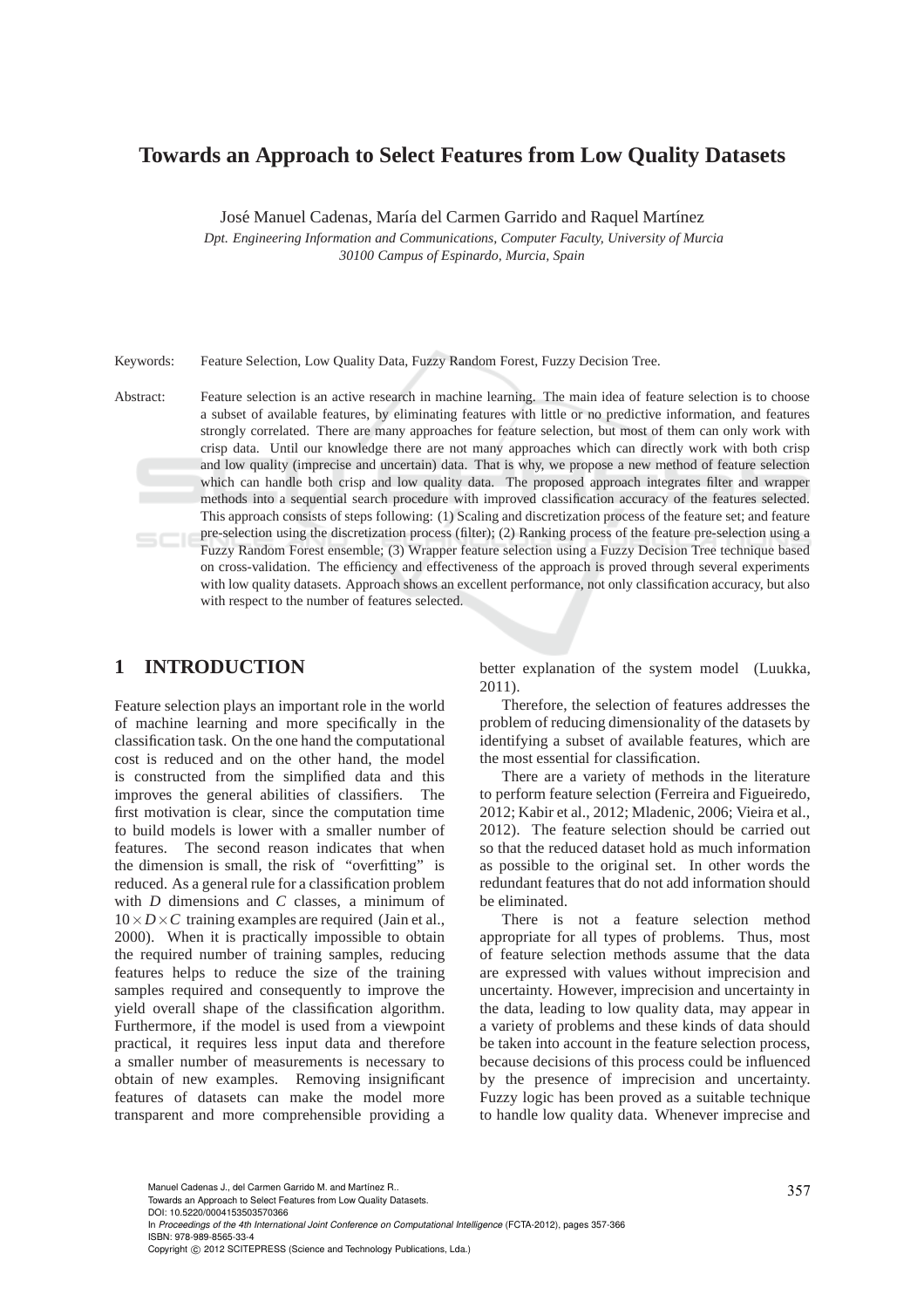uncertain data are present, fuzzy logic is going to be used in order to select the main features so the losses in information from real processes could be reduced (Suárez et al., 2010).

Researchers are making a significant effort to incorporate the processing of data with imprecision and uncertainty in different areas of machine learning: methods of classification/regression (Bonissone et al., 2010; Sánchez et al., 2005; Garrido et al., 2010); discretization methods (Cadenas et al., 2012b; Sánchez et al., 2008); etc. In this line of work, in this paper we propose a feature selection method that, working within the framework of the theory of fuzzy logic, is able to deal with low quality data.

This paper is organized as follows. In Section 2 we briefly describe some of the different methods reported in literature that perform the feature selection process, distinguishing between methods that only work with crisp data and methods that can work with crisp data and low quality data. In Section 3 we briefly describe the Fuzzy Random Forest and Fuzzy Decision Tree techniques. We use these techniques to define the proposed approach. In Section 4 a feature selection method is proposed. Next, in Section 5, we present some preliminary experimental results of proposed method. Finally, in Section 6 the conclusions are presented.

## **2 FEATURE SELECTION**

In many machine learning applications, high-dimensional feature vectors impose a high computational cost as well as the risk of "overfitting". Feature selection addresses the dimensionality reduction problem by determining a subset of available features which is the most essential for classification.

A feature selection algorithm determines how relevant a given feature subset "*s*" is for the task "y" (usually classification or approximation of the data). In theory, more features should provide more discriminating power, but in practice, with a limited amount of training data, excessive features will not only significantly slow down the learning process, but also cause the classifier to overfit the training data, as irrelevant or redundant features may confuse the learning algorithm, (Duda et al., 2001).

In the presence of hundreds or thousands of features, researchers notice that it is common that a large number of features are not informative because they are either irrelevant or redundant with respect to the class concept, (Vieira et al., 2012). In other words, learning can be achieved more efficiently

and effectively with just relevant and non-redundant features. However, the number of possible feature subsets grows exponentially with the increase of dimensionality. Finding an optimal subset is usually intractable and many problems related to feature selection have been shown to be NP-hard.

Researchers have studied various aspects of feature selection. One of the key aspects is to measure the goodness of a feature subset in determining an optimal one. Depending on evaluation criteria, feature selection methods can be divided into the following categories, (Vieira et al., 2012):

- **Filter Methods:** this method uses measurements as evaluation criteria to evaluate the quality of feature subsets. Filters select subsets of features as a pre-processing step, independently of the chosen predictor.
- **Wrapper Methods:** in this case, the classification accuracy is used to evaluate feature subsets. Wrapper methods use the learning machine of interest as a black-box to score subsets of features according to their predictive power.
- **Embedded Methods:** feature selection is performed in the process of training and are usually specific to the given modeling technique. Proceed more efficiently by directly optimizing a two-part objective function with a goodness-of-fit term and a penalty for a large number of features.
- **Hybrid Methods:** these methods are a combination of filter and wrapper methods. Hybrid methods use the ranking information obtained using filter methods to guide the search in the optimization algorithms used by wrapper methods. Hybrid methods are a more recent approach and a promising direction in the feature selection field.

However, feature selection methods can be also categorized depending on search strategies used. Thus, the following search strategies are more commonly used, (Mladenic, 2006):

- **Forward Selection:** start with an empty set and greedily add features one at a time.
- **Backward Elimination:** start with a feature set containing all features and greedily remove features one at a time.
- **Forward Stepwise Selection:** start with an empty set and greedily add or remove features one at a time.
- **Backward Stepwise Elimination:** start with a feature set containing all features and greedily add or remove features one at a time.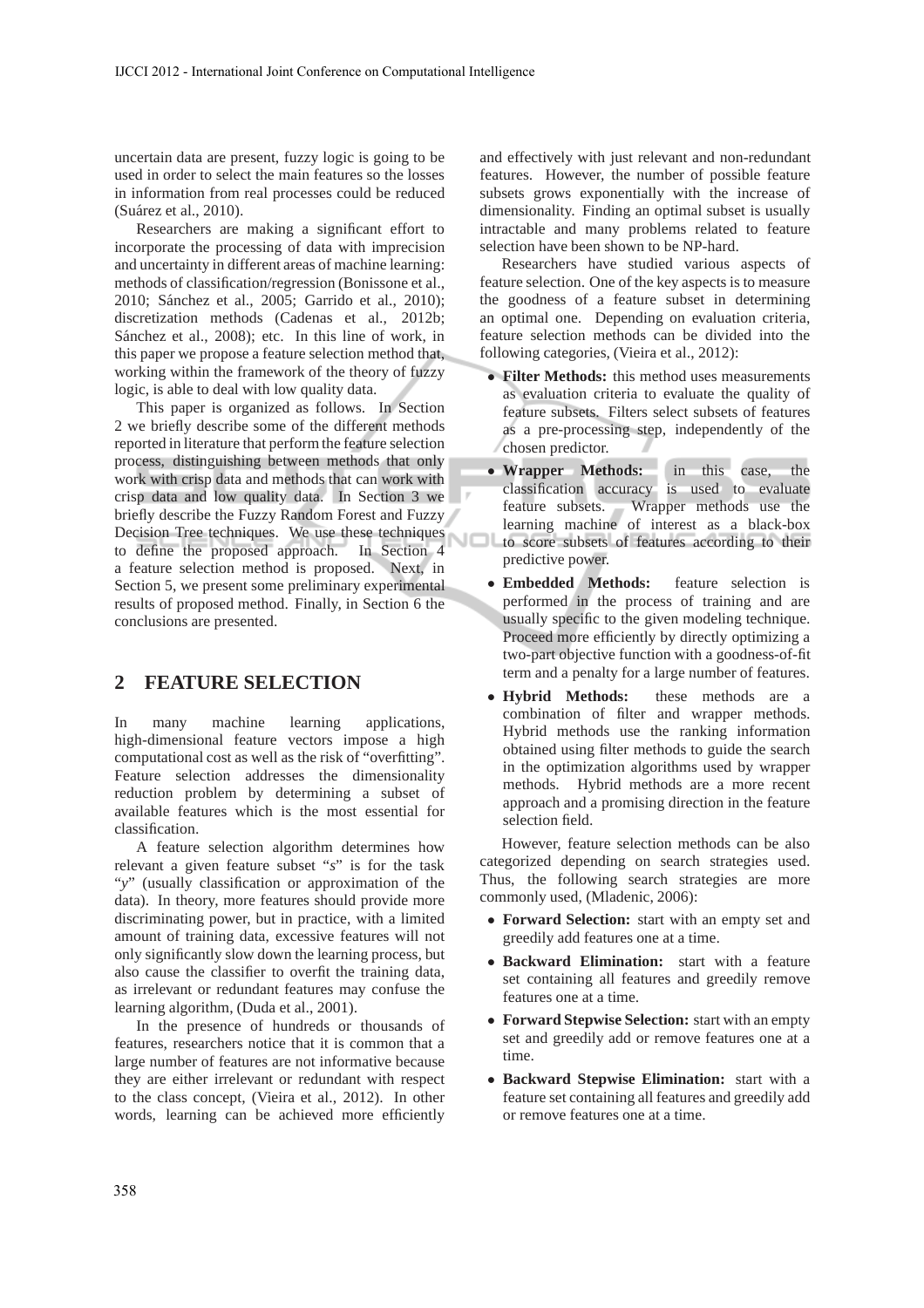• R**andom Mutation:** start with a feature set containing randomly selected features, add or remove randomly selected feature one at a time and stop after a given number of iterations.

Given the aim of this work, below we will conduct a brief survey of feature selection methods in the literature, according to the handling of low quality data allowed by the method. Thus, we distinguish between feature selection methods from crisp data (lacking imprecise and uncertain values) and feature selection methods from low quality data where the uncertainty and imprecision in the dataset are explicit. As we will be able to see the number of methods belonging to the second category is small.

### **2.1 Feature Selection from Crisp Data**

In the literature we can find a variety of methods to carry out feature selection from crisp data. In this section we briefly describe some of them without being exhaustive.

A search strategy, which is used in various studies, is the ant colony optimization. A hybrid ant colony optimization based method is proposed in (Kabir et al., 2012). This method utilizes a hybrid search technique that combines the wrapper and filter approaches. The algorithm modifies the standard pheromone update and heuristic information measurement rules based on the above two approaches. Another algorithm is proposed in (Vieira et al., 2012). The algorithm uses two cooperative ant colonies that cope with two different objectives: minimizing the number of features and minimizing the classification error. Individual ant colonies are used to cope with the contradictory criteria, and are used to exchange information in the optimization process.

Moreover in the literature we can find different feature selection methods which are applied in specific fields. In (Saeys et al., 2007) a feature selection process is applied in the field of the prediction of subsequences that code proteins (coding potential prediction). Proteins are presented as crisp data. For the problem of the analysis of protein coding, Markov model is one of the most used. Although for more accuracy and better results this model is usually combined with other measures, such as in (Saeys et al., 2007), where a hybrid algorithm is proposed. This algorithm is composed in its first part by the Markov model, which calculates a score for all feature sets, genes in this case, and these scores serve as input to a support vector machine that selects the most relevant genes for protein analysis.

In (Diaz-Uriarte and de Andrés, 2006), a Random

Forest ensemble is used to carry out the feature selection process for classification of microarrays. The method gets a measure of importance for each feature based on how the permutation of the values of that feature in the dataset affects to the classification of the OOB dataset of each decision tree of ensemble.

There are feature selection methods which are only developed to be applied in specific algorithms of classification or regression. In (Guyon et al., 2002) a method is proposed to treat with support vector machines. In this method features are recursively removed according to a feature ranking criteria.

Other papers make use of sequential forward search (SFS) for feature selection. This approach is used in (Battiti, 1994) where the mutual information between a feature and class and between each pair of features is used as a measure of evaluation. Another method based on SFS is presented in (Pedrycz and Vukovich, 2002). In this study, each feature is indexed according to its importance using a clustering algorithm. The importance is assessed as the difference between the Euclidean distance of the examples and the cluster, taking into account and regardless a feature. The larger the difference is the more important this feature is.

Another well known method to select features is proposed in (Kira and Rendell, 1992). This method, called Relief, is a filtering method that uses a neural network and the information gain in order to select a set of features. In (Casillas et al., 2001) a neural network is also used to evaluate a subset of features previously selected with a genetic algorithm.

There are methods that carry out feature selection process and simultaneously they also develop other functionalities. In (Ferreira and Figueiredo, 2012), a based decision rules method carries out a feature selection process and a discretization features process at the same time. This method tries to minimize the decision error in neighborhood with an unsupervised approach. In (He et al., 2011), a method to select features and samples is developed. This method is based on neighborhood too, but from a supervised approach.

## **2.2 Feature Selection from Low Quality Data**

As we have discussed above, there are a lot of methods to carry out feature selection process from crisp data. Although most of them use the fuzzy logic theory in the development of method, they do not perform the feature selection process from low quality data. This is because algorithms for preprocessing datasets with imprecise and incomplete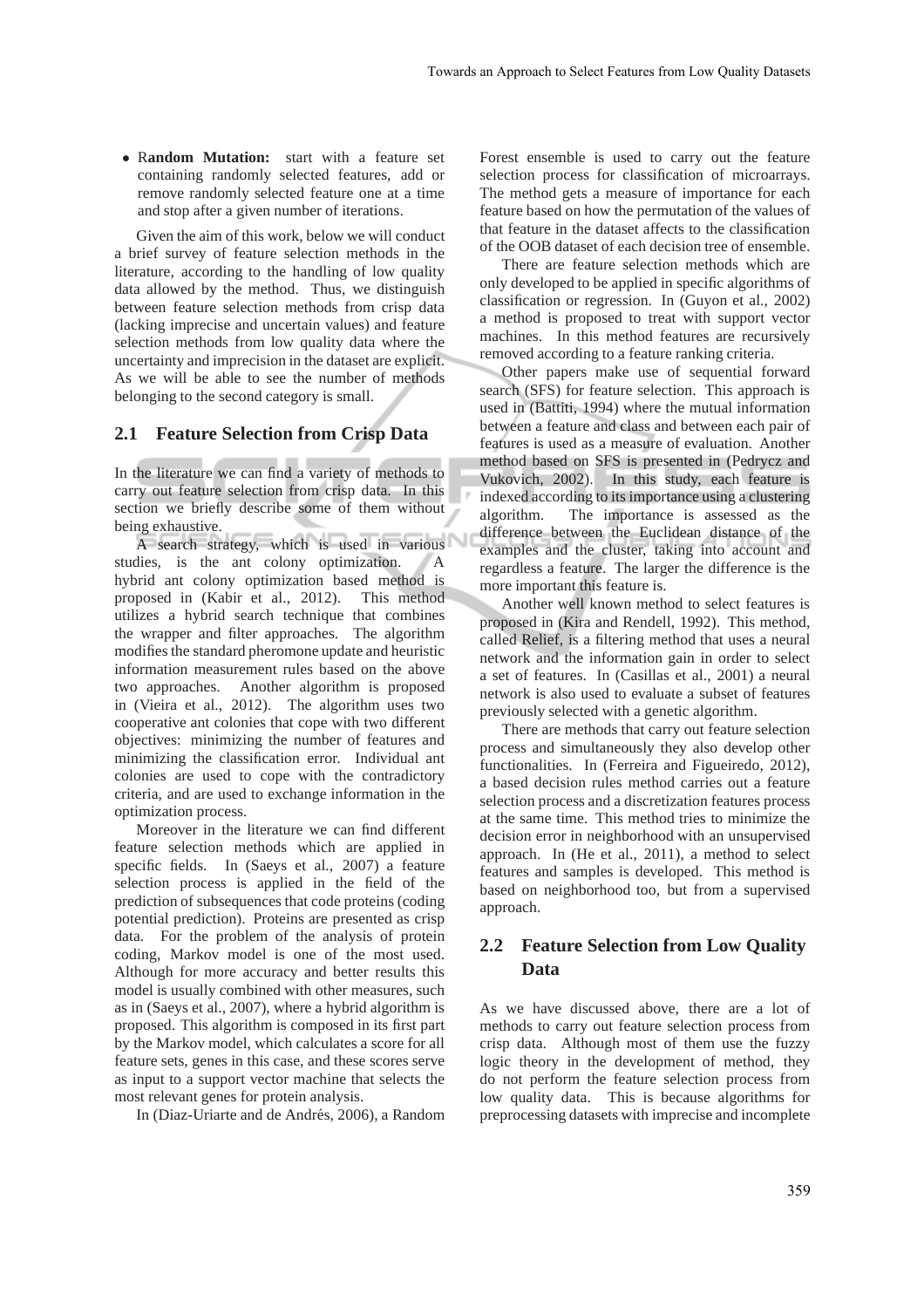data are seldom studied, (Sánchez et al., 2008). This problem is compounded by the difficulty of finding datasets with low quality data to test developed methods. That is why, until where we have been able to study, there are few papers in the literature that work with low quality data. In this subsection, we will briefly describe these works.

In the literature there are some studies that carry out feature selection taking into account the uncertainty in the data through fuzzy-rough sets. In this line, in (Jensen and Shen, 2007) a fuzzy-rough feature selection method is presented. This method employs fuzzy-rough sets to provide a means by which discrete or real-valued noisy data (or a mixture of both) can be effectively reduced without the need for user-supplied information. Additionally, this technique can be applied to data with continuous or nominal decision features, and as such can be applied to regression as well as classification datasets. The only additional information required is in the form of fuzzy partitions for each feature which can be automatically derived from the data.

A widely used measure to perform feature selection process from crisp data is the mutual information. In (Sánchez et al., 2008), this measure is extended with the fuzzy mutual information measure between two fuzzified continuous features to handle imprecise data. In this paper, this measure is used in combination with a genetic optimization to define a feature selection method from imprecise data. In (Suárez et al., 2010), the Battiti's filter feature selection method is extended to handle imprecise data using the fuzzy mutual information measure.

In (Yan-Qing et al., 2011) another method that works with low quality data is proposed. In this case, the paper presents a study of theoretical way for feature selection in a fuzzy decision system. This proposal is based on the generalized theory of fuzzy evidence.

Therefore, since the number of papers in the literature that work directly with low quality data is scarce, in this paper we propose a new method in order to work with low quality data. This method allows to handle datasets with: missing values, values expressed by fuzzy sets, values expressed by intervals and set-valued classes. Furthermore, the proposed method can be classified as a Filter-Wrapper method with sequential backward elimination on the subset of features obtained by the Filter method.

# **3 FUZZY DECISION TREE AND FUZZY RANDOM FOREST**

In this section, we describe a Fuzzy Random Forest (FRF) ensemble and Fuzzy Decision Tree (FDT), (Cadenas et al., 2012a), which we use to define the proposed approach.

FRF ensemble was originally presented in (Bonissone et al., 2010), and then extended in (Cadenas et al., 2012a), to handle imprecise and uncertain data. In this section we describe the basic elements that compose a FRF ensemble and the types of data that are supported by this ensemble in both learning and classification phases.

## **3.1 Fuzzy Random Forest Learning**

Let be *E* a dataset. FRF learning phase uses Algorithm 1 to generate the FRF ensemble whose trees are FDTs.

∟≕ת **IMME** Algorithm 1: FRF ensemble learning.

**FRFlearning(***in* : *E*, *Fuzzy Partition*; *out* : *FRF***) begin**

- 1. Take a random sample of  $|E|$  examples with replacement from the dataset *E*.
- 2. Apply Algorithm 2 to the subset of examples obtained in the previous step to construct a FDT.
- 3. Repeat steps 1 and 2 until all FDTs are built to constitute the FRF ensemble.
- **end**

Algorithm 2 shows the FDT learning algorithm, (Cadenas et al., 2012b).

Algorithm 2 has been designed so that the FDTs can be constructed without considering all the features to split the nodes and maximum expansion. Algorithm 2 is an algorithm to construct FDTs where the numerical features have been discretized by a fuzzy partition. The domain of each numerical feature is represented by trapezoidal fuzzy sets,  $F_1, \ldots, F_f$ so each internal node of the FDTs, whose division is based on a numerical feature, generates a child node for each fuzzy set of the partition. Moreover, Algorithm 2 uses a function, denoted by  $\chi_{t,N}(e)$ , that indicates the degree with which the example *e* satisfies the conditions that lead to node *N* of FDT *t*. Each example *e* is composed of features which can take crisp, missing, interval, fuzzy values belonging (or not) to the fuzzy partition of the corresponding feature. Furthermore, we allow the class feature to be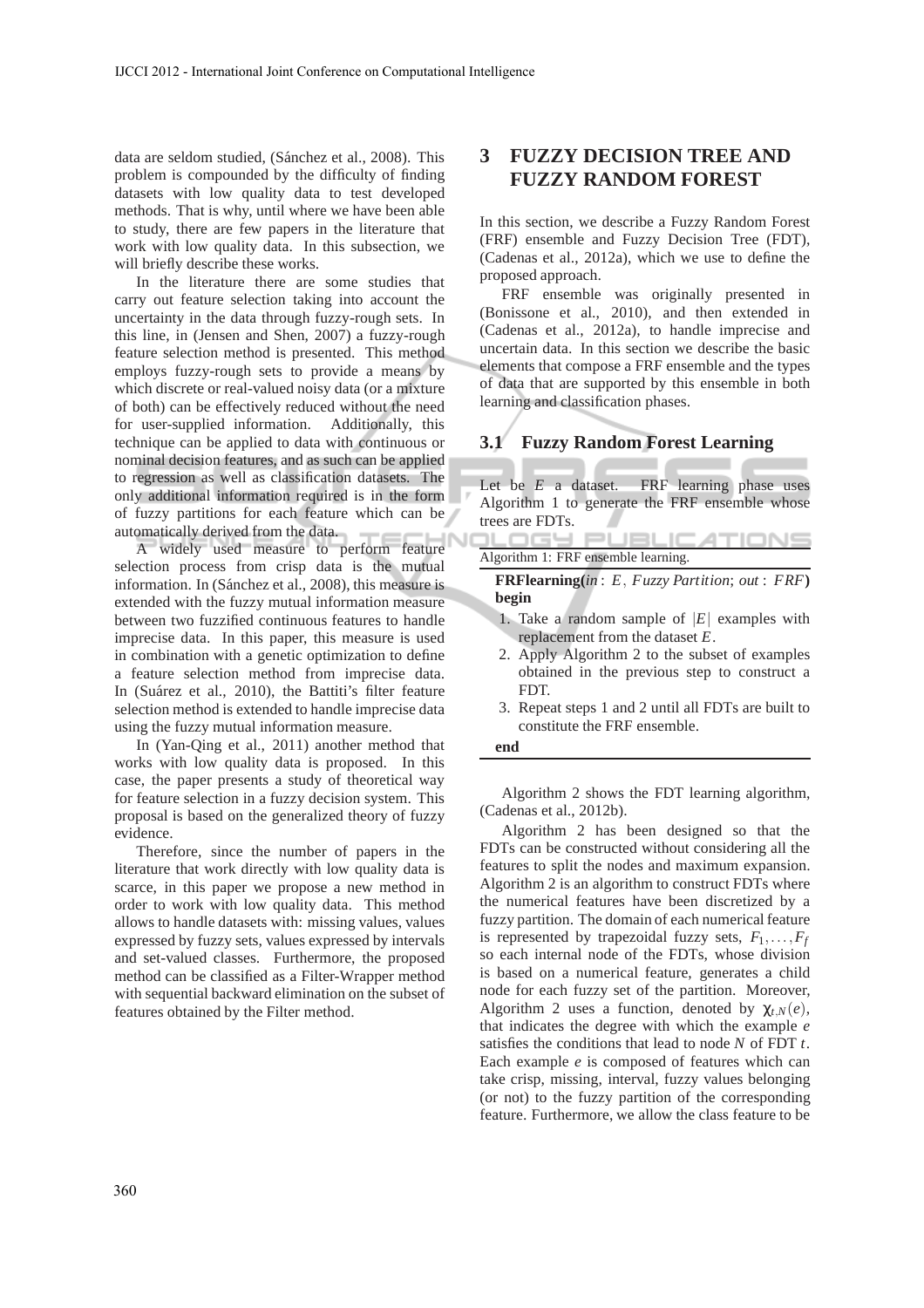| Algorithm 2: Fuzzy decision tree learning. |  |  |  |
|--------------------------------------------|--|--|--|
|                                            |  |  |  |

**FDecisionTree(***in* : *E*, *Fuzzy Partition*; *out* : *FDT***) begin**

- 1. Assign  $\chi_{FuzzyTree, root}(e) = 1$  to all examples  $e \in E$  with single class and replicate the examples with set-valued class initializing their weights according to the available knowledge about their classes.
- 2. Let *A* be the feature set (all numerical features are partitioned according to the Fuzzy Partition).
- 3. Choose a feature to the split at the node *N*.
	- 3.1. Make a random selection of features from the set *A*.
	- 3.2. Compute the information gain for each selected feature using the values χ*Fuzzy Tree*,*N*(*e*) of each *e* in node *N* taking into account the function  $\mu_{simil(e)}$  for the cases required.
- 3.3. Choose the feature such that information gain is maximal.
- possible outputs of the selected feature in the previous step and remove it from the set *A*. Let  $E_n$  be the dataset of each child node.
- 5. Repeat steps 3, 4 with each  $(E_n, A)$  until the stopping criteria is satisfied.

**end**

set-valued. These examples (according to the value of their features) have the following treatment:

- Each example *e* used in the training of the FDT *t* has assigned an initial value  $\chi_{t,root}(e) = 1$  to all examples with a single class and replicate the examples with set-valued class and initialize their weights according to the available knowledge about their class.
- According to the membership degree of the example *e* to different fuzzy sets of partition of a split based on a numerical feature:
	- **–** If the value of *e* is crisp, the example *e* may belong to one or two children nodes, i.e.,  $\mu_{fuzzy{\text{-}set\_partition}}(e) > 0$ . In this case  $\chi_{t,childnode}(e) = \chi_{t,node}(e) \cdot \mu_{fuzzySet\_partition}(e).$
	- **–** If the value of *e* is a fuzzy value matching with one of the sets of the fuzzy partition of the feature, *e* will descend to the child node associated. In this case,  $\chi_{t,childnode}(e)$  =  $\chi_{t,node}(e)$ .
	- **–** If the value of *e* is a fuzzy value different from the sets of the fuzzy partition of the

feature, or the value of *e* is an interval value, we use a similarity measure,  $\mu_{simil}(\cdot)$ , that, given the feature "*Attr*" to be used to split a node, measures the similarity between the values of the fuzzy partition of the feature and fuzzy values or intervals of the example in that feature. In this case,  $\chi_{t,childnode}(e) = \chi_{t,node}$ .  $\mu$ <sub>simil</sub> $(e)$ .

**–** When the example *e* has a missing value, the example descends to each child node *node<sub>h</sub>*,  $h = 1, \ldots, H_i$  with a modified value proportionately to the weight of each child node. The modified value for each *node<sup>h</sup>* is calculate as  $\chi_{node_h}(e) = \chi_{node}(e) \cdot \frac{T\chi_{node_h}}{T\chi_{node}}$ *T*χ*node* where  $T\chi_{node}$  is the sum of the weights of the examples with known value in the feature *i* at node *node* and *T*χ*node<sup>h</sup>* is the sum of the weights of the examples with known value in the feature *i* that descend to the child node *nodeh*.

# 4. Divide *N* in children nodes according to **3.2 Fuzzy Random Forest Classification**

The fuzzy classifier module operates on FDTs of the FRF ensemble using one of these two possible strategies: Strategy 1 - Combining the information from the different leaves reached in each FDT to obtain the decision of each individual FDT and then applying the same or another combination method to generate the global decision of the FRF ensemble; and Strategy 2 - Combining the information from all reached leaves from all FDTs to generate the global decision of the FRF ensemble.

### **4 THE PROPOSED APPROACH**

The proposed approach is classified as a hybrid method with sequential backward elimination on the subset of features obtained by the Filter method. Figure 1 shows the framework of the proposed approach which consists of main steps: (1) Scaling and discretization process of the feature set; and feature pre-selection using the discretization process; (2) Ranking process of the feature pre-selection using FRF ensemble; and (3) Wrapper feature selection using a classification technique based on cross-validation. Moreover, in this framework (Figure 1), we want to emphasize that in each step, the approach obtains information useful to the user (pre-selected feature subset, ranking of the feature subset and optimal feature subset).

Figure 2 presents the details of the proposed method.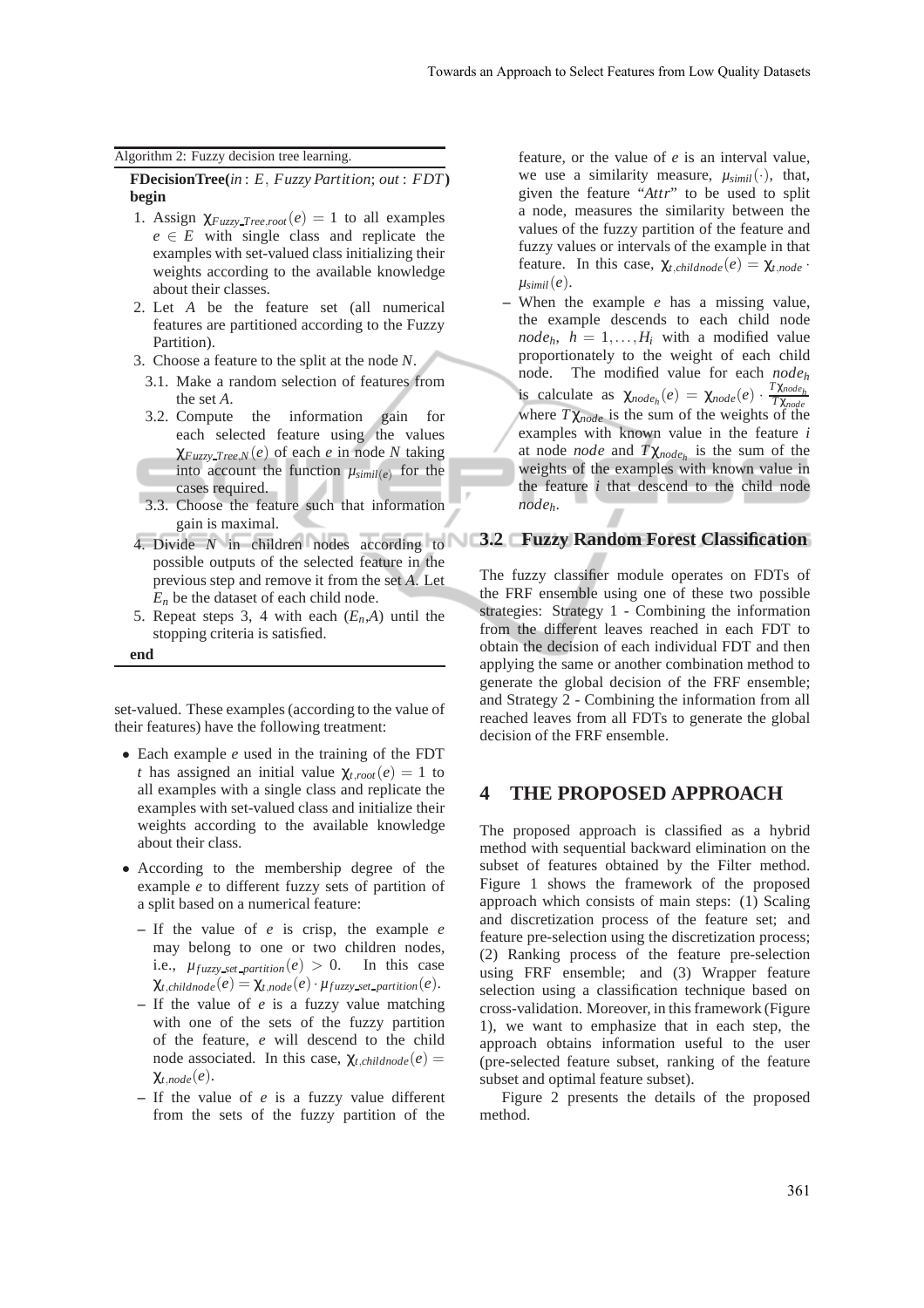

Figure 1: Framework of the proposed approach.



Figure 2: Details of the proposed approach.

The main steps and algorithms are discussed in the following subsections.

## **4.1 Filter Method for Feature Pre-selection**

#### **4.1.1 Data Preprocess**

Initially, the data are treated to the proper operation of the proposed approach. We carry out a scaling and discretization.

The main advantage of scaling is to avoid features in greater numeric ranges dominating those in smaller numeric ranges. Each feature is linearly scaled to the range [0,1] by  $v' = \frac{v - min_a}{max_a - min_a}$ , where *v* is original value, *v* ′ is scaled value, and, *max<sup>a</sup>* and *min<sup>a</sup>* are upper and lower bounds, respectively, of the feature *a*.

In (Cadenas et al., 2012b), a hybrid method for the fuzzy discretization of numerical features is presented. The aim of this method is to find optimized fuzzy partitions to obtain a high classification accuracy with the classification techniques. The method makes use of two techniques: a FDT and a Genetic Algorithm. This method consists of two stages: in the first one, a FDT is used to generate a set of initial divisions in the numerical feature domain; in the second one, a Genetic Algorithm is used to find a fuzzy partition by refining the initial set of divisions, determining the cardinality, and defining their fuzzy boundaries. This discretization method is used in our approach to feature pre-selection.

#### **4.1.2 Obtaining Pre-selected Features**

For steps (1), (2) and (3) of the framework of the proposed approach, we use Fuzzy Random Forest (Cadenas et al., 2012a) and FDT (Cadenas et al., 2012a) learning techniques. One of the characteristics of these two techniques is the need to have datasets with numerical features discretized. They use the optimized partition obtained in the previous preprocess. Note that in this discretization process some features may be discretized into a single interval.

Hence, these latter features can be removed without affecting the discriminating power of the original dataset. Thus, after removing these features, we obtain a pre-selection of the feature set. With this subset, we transform the initial dataset into another dataset that contains only the pre-selected features.

### **4.2 Ranking Process**

From pre-selected feature subset and the corresponding dataset, we propose a measure in order to calculate the importance of these features. This measure uses information obtained by an FRF ensemble obtained from these data.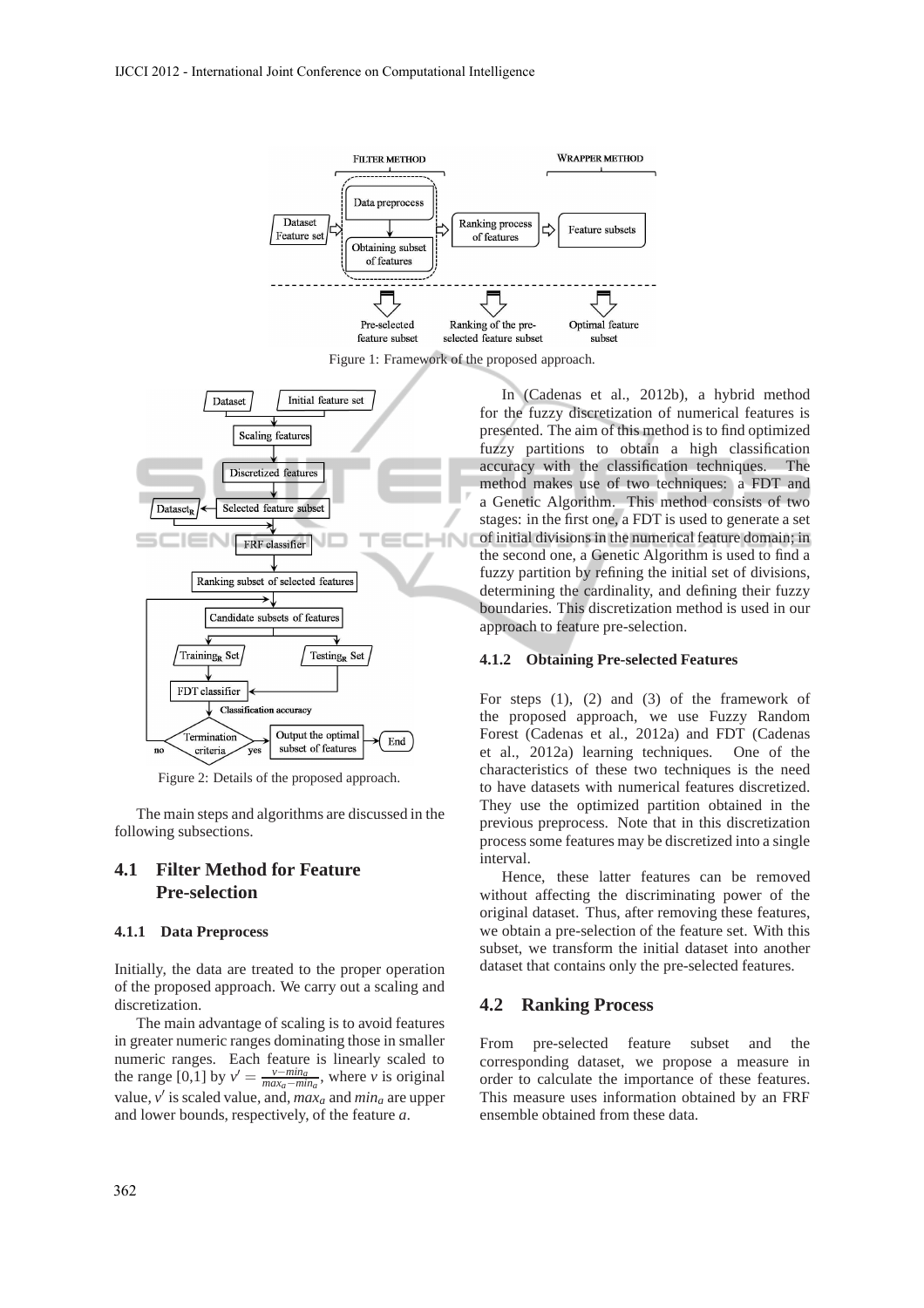From the feature subset and the dataset obtained with the filter method, we apply FRF technique. With the FRF ensemble obtained, Algorithm 3 describes how information provided for each FDT of the ensemble is compiled and used to measure the importance of each feature.

#### Algorithm 3: Information of the FRF technique. **INFFRF (in: E, Fuzzy Partitions, T; out: INF)**

Building the Fuzzy Random Forest (Algorithm 1)

For each FDT  $t=1$  to  $T$  of the FRF ensemble

Save the feature *a* chosen to split each node *N*, number of examples *ENa* and the depth of that node *PNa*, in *INFa*.

Obtain the classification accuracy *Acc<sup>t</sup>* of the FDT  $t$  with its corresponding  $OOB_t$  dataset.

More specifically, the information we get from each FDT *t* for each feature *a* is the following:

- Number of examples of node *N* (*ENa*) where the feature *a* has been selected as best candidate to split it.
- Depth level of node  $N(P_{Na})$  where feature  $a$  has been selected as best candidate to split it.
- Classification accuracy *Acc<sup>t</sup>* of FDT *t* when classify the dataset *OOB<sup>t</sup>* .

Algorithm 4 details how the information *INF* obtained from the FRF ensemble is combined where  $p_i$  is the weight we assign to a feature  $a$  depending on the place where it appears in the FDT *t*. After the information is combined, the output of this algorithm is a matrix (*IMP*) where is stored for each FDT *t* and for each feature *a*, the importance value obtained in the FDT *t* for the feature *a*.

The idea behind the measure of importance of each feature is using the features of the FDTs obtained and the decision nodes built with them. One feature that appears at the top of a FDT is more important in that FDT than another feature that appears in the lower nodes. And, a FDT that has an classification accuracy greater than another to classify the corresponding OOB (dataset independent of the training dataset) is a better FDT. The final decision is agreed by the information obtained for all FDTs.

As a result of the Algorithm 4, we obtain for each FDT of FRF ensemble a ranking of importance of the features. Specifically, we will have *T* rankings of importance for each feature *a*. Applying an operator OWA, we add all into one ranking. This final ranking indicates the definitive importance of the features.

OWA operators (Ordered Weighted Averaging) were introduced by Yager in 1988, (Yager, 1988). Algorithm 4: Combining information INF.

### **IMPFRF( in: INF, T; out: IMP)**

For each FDT t=1 to *T*

For each feature a=1 to |*A*|

Repeat for all nodes *N* where feature *a* appears

If  $P_{Na} = i$  then  $IMP_{ta} = IMP_{ta} + p_i \cdot E_{Na}$ , with  $i \geq 0$  and  $P_{rootnode} = 0$ 

For each feature a=1 to |*A*|

$$
IMP_{ta} = \frac{IMP_{ta} - min(IMP_t)}{max(IMP_t) - min(IMP_t)}
$$

 $IMP_{ta} = IMP_{ta} \cdot OOB_t$ 

The vector *IMP<sup>t</sup>* is ordered in descending order,  $IMP_{t_{\sigma_t}}$ 

where  $\sigma_t$  is the permutation obtained when ordering *IMP<sup>t</sup>*

OWA operators are known as compensation operators. They are operators of aggregation of numeric information that consider the order of the assessments that will be added.

**Definition 1.** *Let*  $Y = \{y_1, \ldots, y_n\}$  *be, with*  $y_i \in [0, 1]$ *, the set of assessments that we want to add and*  $W =$ {*w*1,...,*wn*} *its associated weight vector, such that*  $w_i \in [0,1]$ *, with*  $1 \le i \le n$ *, and*  $\sum_{i=1}^n w_i = 1$ *. OWA operator, O, is defined as:*

$$
O(y_1,\ldots,y_n)=\sum_{j=1}^n w_j \cdot b_j
$$

*where*  $b_j$  *is the j-th largest value in the set Y (B =*  $\frac{b_j - b_j}{a_j}$  *is the j-th largest value in the set Y (B =*  $\frac{c_j - c_j}{b_j}$ *)*  ${b_1, \ldots, b_n}$  *such that*  $b_i \ge b_j$ *, if*  $i < j$ *).* 

 $\Box$ 

When applying the OWA operator, we are considering every tree of the ensemble as an expert giving his opinion about the importance of the problem variables. In our case, we have *T* ordered sets. Given a weight vector *W*, the vector *RANK* represents the ranking of the pre-selected features subset and is obtained as follows:

$$
OWAIMP_t = W \cdot IMP_{t_{\sigma_t}}, \text{ for } t = 1, ..., T
$$
  
\n
$$
RANK_a = \sum_{t=1}^{T} OWAIMP_{t_{\sigma_t}(a)}, \text{ for } a = 1, ..., |A|
$$

The vector *RANK* is ordered in descending order: *RANK*σ.

#### **4.3 Wrapper for Feature Selection**

Once the ranking of the pre-selected feature subset,  $RANK_{\sigma}$ , is obtained, we have to find an optimal subset of features. One option to search the optimal subset is by deleting a single feature at a time until the specified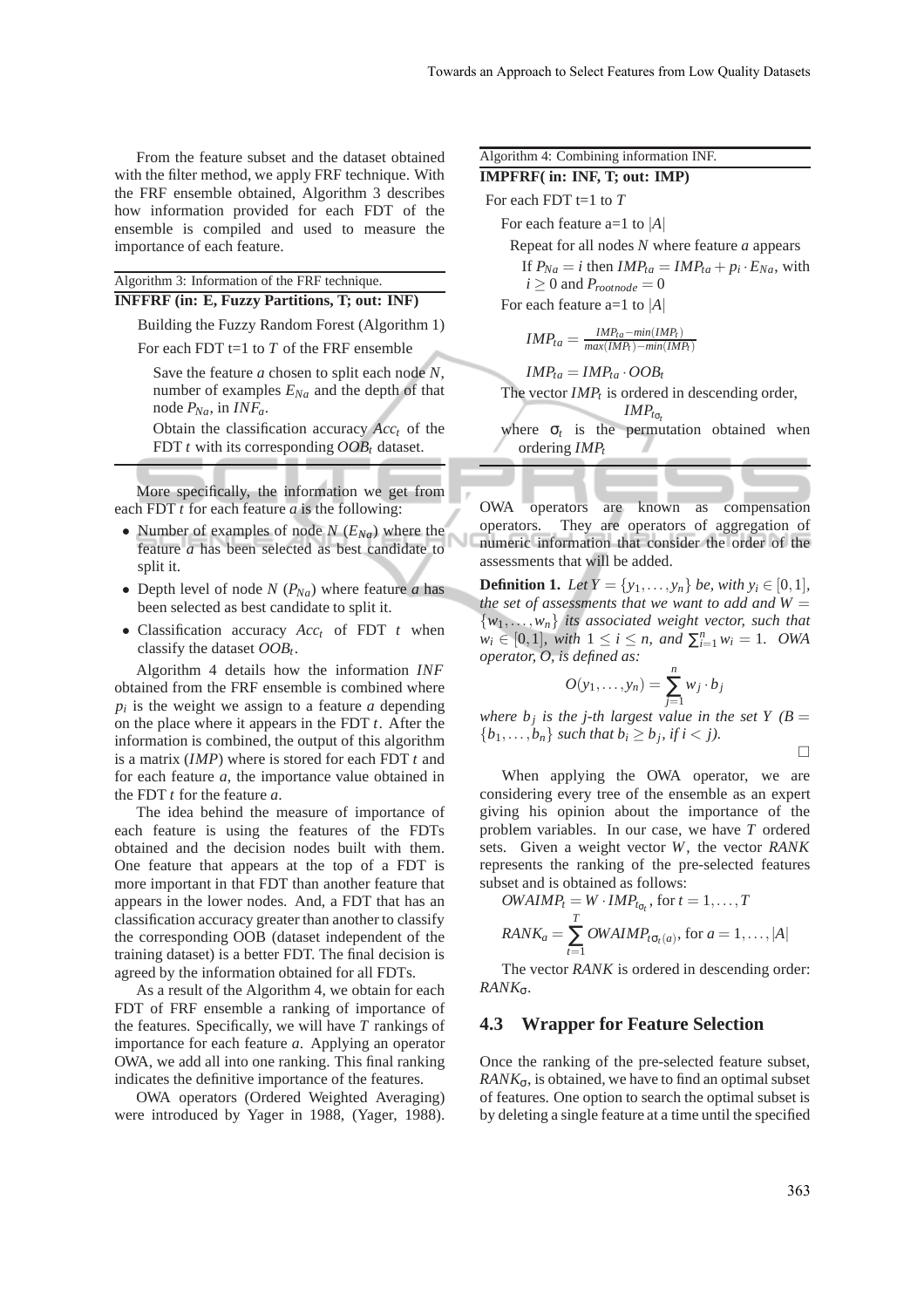criteria is fulfilled. The process starts from the whole set of the pre-selected features and eliminates features sequentially backward until the desired feature subset is achieved. We will eliminate the features with lower value in the ranking obtained.

All subsets of features obtained by this process are evaluated by a machine learning method. The dataset obtained from each subset of features is used to learn and test. We use a machine learning method that supports low quality data with a process of cross-validation. The subset with the highest classification accuracy value will be the optimal feature subset obtained by the proposed approach.

## **5 EXPERIMENTAL RESULTS**

## **5.1 The Datasets and the Experimental Setup**

The proposed approach is going to evaluate by means of experiments on various datasets selected from the UCI machine learning repository (Asuncion and Newman, 2007). These datasets used to test the proposed approach are summarized in Table 1. We have included in these datasets a 10% of fuzzy values. This percentage does not affect to the class feature. In addition, some of these datasets contain missing values.

Table 1: Datasets.

| <b>Dataset</b>        | Abbr        | $\left  \mathbf{E} \right $ | A                | ΙF    | ? |
|-----------------------|-------------|-----------------------------|------------------|-------|---|
| Australian credit     | <b>AUS</b>  | 690                         | $14(6-8)$ 2 Y    |       | Y |
| German (credit card)  | <b>GER</b>  | 1000                        | $24(24-0)$       | 2 Y N |   |
| <b>Statlog Heart</b>  | HEA         | 270                         | $13(13-0)$       | 2 Y N |   |
| Ionosphere            | <b>ION</b>  | 351                         | 34 (34-0) 2 Y N  |       |   |
| Pima Indian Diabetes  | <b>PIM</b>  | 768                         | $8(8-0)$         | 2 Y Y |   |
| Sonar                 | SON         | 208                         | $60(60-0)$ 2 Y N |       |   |
| <b>SPECTF</b> heart   | <b>SPEC</b> | 267                         | 44 (44-0) 2 Y N  |       |   |
| Wis. Br. Cancer (org) | WBC         | 699                         | $9(9-0)$         | 2 Y Y |   |
| Wis. Diag. Br. Cancer | WDC         | 569                         | $31(31-0)$ 2 Y N |       |   |
| Wine                  | WIN         | 178                         | $13(13-0)$ 3 Y N |       |   |

Table 1 shows the number of examples  $(|E|)$ , the number of features (|*A*|) (in brackets, numerical and nominal features) and the number of classes (*I*) for each dataset. Column *F* indicates that each dataset contains fuzzy values and column ? indicates that contains missing values. "Abbr" indicates the abbreviation of the dataset used in the experiments.

The experimental parameters are as following:

• Parameters of the FRF ensemble (Algorithm 1). We have used the default values derived from the analysis performed in (Bonissone et al., 2010):

Table 2: Results.

|                                                            |                                                              | Unselect Pre-selection Opt. Selection p-val                                                |       |
|------------------------------------------------------------|--------------------------------------------------------------|--------------------------------------------------------------------------------------------|-------|
|                                                            |                                                              | % accur. #fe. % accur. #fe. % accur. #fe.                                                  |       |
|                                                            |                                                              | <b>AUS</b> 84.78 <sub>3.07</sub> 14 84.78 <sub>3.07</sub> 14 85.94 <sub>2.74</sub> 2 0.068 |       |
|                                                            |                                                              | GER 73.90 <sub>3</sub> 44 24 73.90 <sub>3</sub> 44 19 74.40 <sub>3 21</sub> 17 0.028       |       |
|                                                            | <b>HEA</b> 82.72 <sub>1.55</sub> 13 82.72 <sub>1.55</sub> 11 | 84.07 <sub>2.81</sub> $\triangle$ 5 0.029                                                  |       |
|                                                            | ION $93.16_{2.36}$ 34 $93.16_{2.36}$ 19                      | 93.45 <sub>1.93</sub> 15 0.027                                                             |       |
| <b>PIM</b> $75.78_{2.60}$ 8 $75.78_{2.60}$                 | - 8                                                          | 76.82 <sub>2.47</sub> 4 0.029                                                              |       |
| <b>SON</b> 80.77 <sub>3.46</sub> 60 80.77 <sub>3.46</sub>  | 17                                                           | 81.28 <sub>3</sub> 37 <b>4</b> 16 0.500                                                    |       |
| <b>SPEC</b> 82.43 <sub>5.22</sub> 44 82.43 <sub>5.22</sub> | 7                                                            | 83.17 <sub>3.86</sub> $\blacktriangledown$ 5                                               | 0.208 |
| <b>WBC</b> 96.63 <sub>1.77</sub> 9 96.63 <sub>1.77</sub>   | 9                                                            | 96.43 <sub>1.67</sub> $\bullet$ 6                                                          | 0.594 |
| <b>WDC</b> 95.43 <sub>1.80</sub> 31 95.43 <sub>1.80</sub>  | 11                                                           | $95.43_{1.80} - 9$ 0.294                                                                   |       |
| WIN 97.19 <sub>1.96</sub> 13 97.19 <sub>1.96</sub>         | 8                                                            | 97.19 <sub>1.96</sub> - 4                                                                  | 1.000 |

**–** Size of the ensemble: 120 FDTs

- **–** Random selection of features from the set of available features: *log*2|*A*|
- Vector to combine the information of *INF* (Algorithm 4):  $p = (1, \frac{6}{7}, \frac{2}{3}, \frac{2}{4}, \frac{2}{5}, \frac{2}{P_{Na}+1}, \ldots)$  with *PNa* the depth of node *N* which contains the feature *a*. Vector values are defined inversely proportional to the depth of the considered node, relaxing the decrease between levels.
- Normalized weights vector for calculating *OWAIMP*:  $W = (1, \frac{1}{2}, \dots, \frac{1}{|A|})$  with |*A*| the number of features. This vector defines a standard preference relation when using these operators.
- In wrapper selection:
	- **–** Cross-validation is used to evaluate the performance of the feature selection. The number of folds is set to be k=5.
	- **–** FDT technique (Algorithm 2) using a complete selection of features on nodes to expand, and using as stop criteria: to find a pure node or minimum number of examples.

## **5.2 Evaluation of the Classification Performance**

This experiment is designed to evaluate the performance of the proposed approach. The performance of the selected feature subset is evaluated by FDT technique using an independent testing data. Table 2 indicates the percentage of average classification accuracy (mean and standard deviation) for a 5-fold cross-validation test and the selected features subset.

Table 2 shows average classification accuracy for the initial dataset (Unselect), for the dataset using only the pre-selection feature subset and for the dataset with the optimal selected feature subset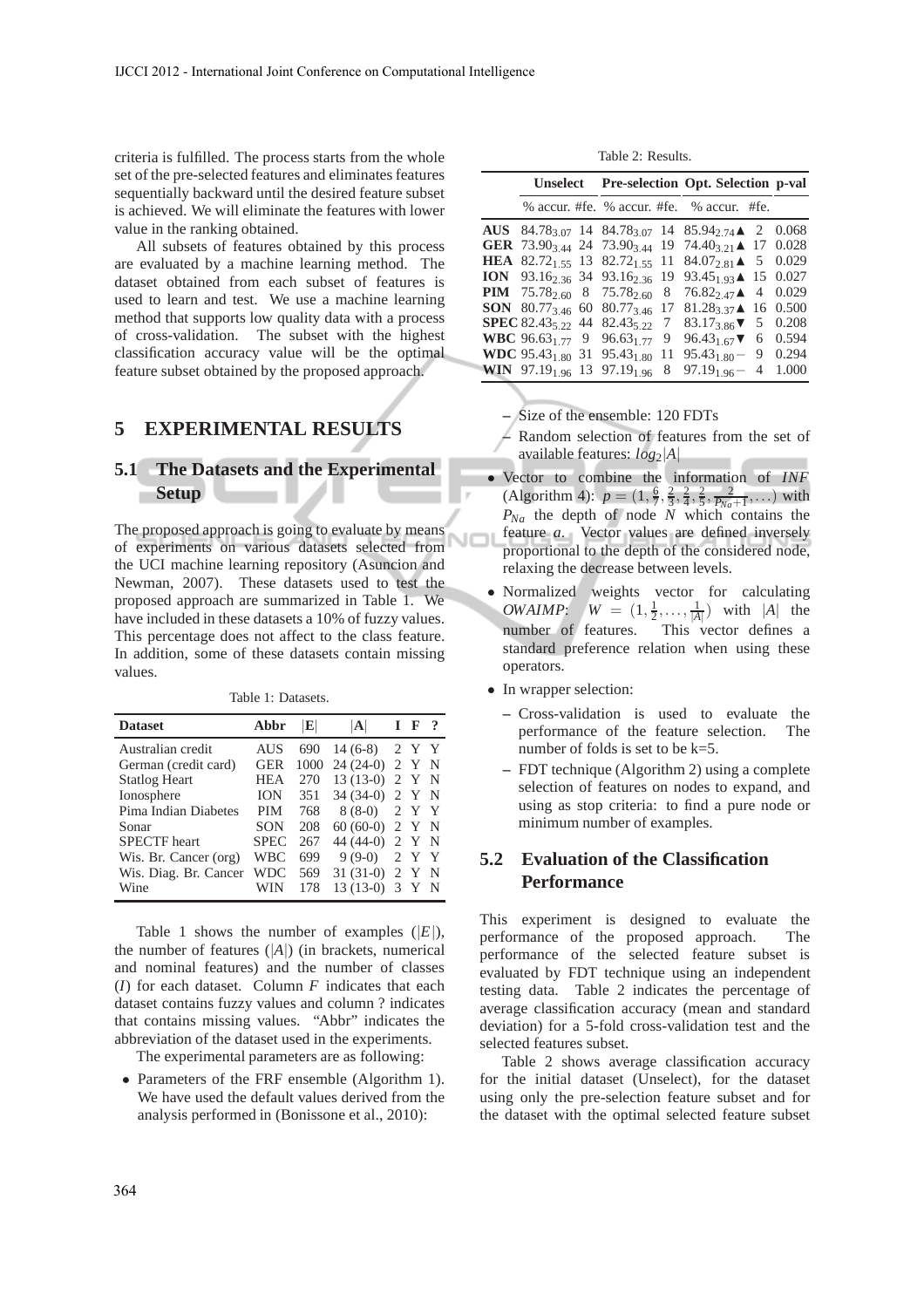|             | Ranking of the pre-selected features                | <b>Optimal selected subset</b>              |
|-------------|-----------------------------------------------------|---------------------------------------------|
| <b>AUS</b>  | $14-8-10-13-7-9-5-3-2-6-12-1-4-11$                  | $8 - 14$                                    |
| <b>GER</b>  | $3-1-2-4-6-5-10-11-20-21-16-9-17-24-12-14-19-18-22$ | 1-2-3-4-5-6-9-10-11-12-14-16-17-19-20-21-24 |
| <b>HEA</b>  | $13 - 12 - 3 - 10 - 11 - 9 - 5 - 1 - 7 - 2 - 6$     | $3 - 10 - 11 - 12 - 13$                     |
| <b>ION</b>  | 5-8-24-16-7-1-18-14-10-34-25-23-30-17-6-9-32-33-4   | 1-5-6-7-8-10-14-16-17-18-23-24-24-25-30-34  |
| <b>PIM</b>  | $8 - 2 - 6 - 7 - 5 - 3 - 1 - 4$                     | $2 - 6 - 7 - 8$                             |
| <b>SON</b>  | 11-51-28-12-49-36-58-52-2-60-44-16-55-53-54-26      | 2-11-12-16-28-36-44-49-51-52-53-54-55-58-60 |
| <b>SPEC</b> | 40-16-44-18-38-23-27                                | 16-18-38-40-44                              |
| <b>WBC</b>  | $2 - 3 - 6 - 4 - 1 - 7 - 9 - 8 - 5$                 | $2 - 3 - 6 - 4 - 7 - 1$                     |
| <b>WDC</b>  | 23-8-21-24-29-28-22-20-19-10-12                     | 8-19-20-21-22-23-24-28-29                   |
| <b>WIN</b>  | $13 - 7 - 10 - 12 - 1 - 5 - 9 - 8$                  | $7 - 10 - 12 - 13$                          |
|             |                                                     |                                             |

Table 3: Feature subsets.

retrieved by the proposed approach. Moreover, in each case we show the number of features of the dataset and the p-value for the classification accuracy of Unselect and Optimal selection.

To obtain these p-values, we make an analysis of results using the Wilcoxon signed-rank non-parametric test. This test is a pairwise test that aims to detect significant differences between results. Under the null hypothesis, it states that the results are equivalent, so a rejection of this hypothesis implies the existence of differences in the classification accuracy.

Table 3 shows the ranking of the pre-selected feature subset and the optimal selected feature subset retrieved by the proposed approach.

The results indicate that the optimal feature subset selected by the proposed approach has a very good classification performance when working with low quality datasets. For AUS, GER, HEA, ION and PIM datasets there are significant differences among the observed results with a significance level below 0.07, being the classification accuracy of the Optimal selection better than Unselect; and for other datasets do not exist significance differences between the classification accuracy of Unselect and Optimal selection, but, the proposed approach retrieves a smaller number of features.

# **6 REMARKS AND CONCLUSIONS**

Feature selection is one of the main issues in machine learning and more specifically in the classification task. An appropriate feature selection has demonstrated great promise for enhancing the knowledge discovery and models interpretation.

There are a variety of methods in the literature to perform feature selection. But, most feature selection methods assume that data are expressed with values without explicit imprecision and uncertainty. However, explicit imprecision and uncertainty in the data, leading to low quality data may appear in a variety of problems. Researchers are making a significant effort to incorporate the processing of data with imprecision and uncertainty in different areas of machine learning: methods of classification/regression, discretization methods, etc.

We have proposed a feature selection method that working within the framework of the theory of fuzzy logic is able to deal with low quality data.

The proposed approach is classified as a hybrid method that combines the filter and wrapper methods. The framework consists of main steps: (1) Scaling and discretization process of the feature set; and feature pre-selection using the discretization process; (2) Ranking process of the feature pre-selection using a Fuzzy Random Forest ensemble; and (3) Wrapper feature selection using a classification techniques based on cross-validation. This wrapper method starts from the complete set of the pre-selected features and successively eliminates features until the desired feature subset is achieved. We eliminate the feature with the lowest ranking obtained. Subsets of features obtained by this process are evaluated using the FDT technique.

In each step, the approach obtains information useful to the user: pre-selected feature subset, ranking of the feature subsets and optimal feature subset.

The experiments were designed to evaluate the performance of the proposed approach with low quality dataset. The results indicate that the optimal feature subset selected by the proposed approach has a good classification performance when working with low quality datasets. Proposed approach retrieves a smaller number of features that achieve a better performance than the unselect. According to our results, we believe that it is interesting to follow this line of work.